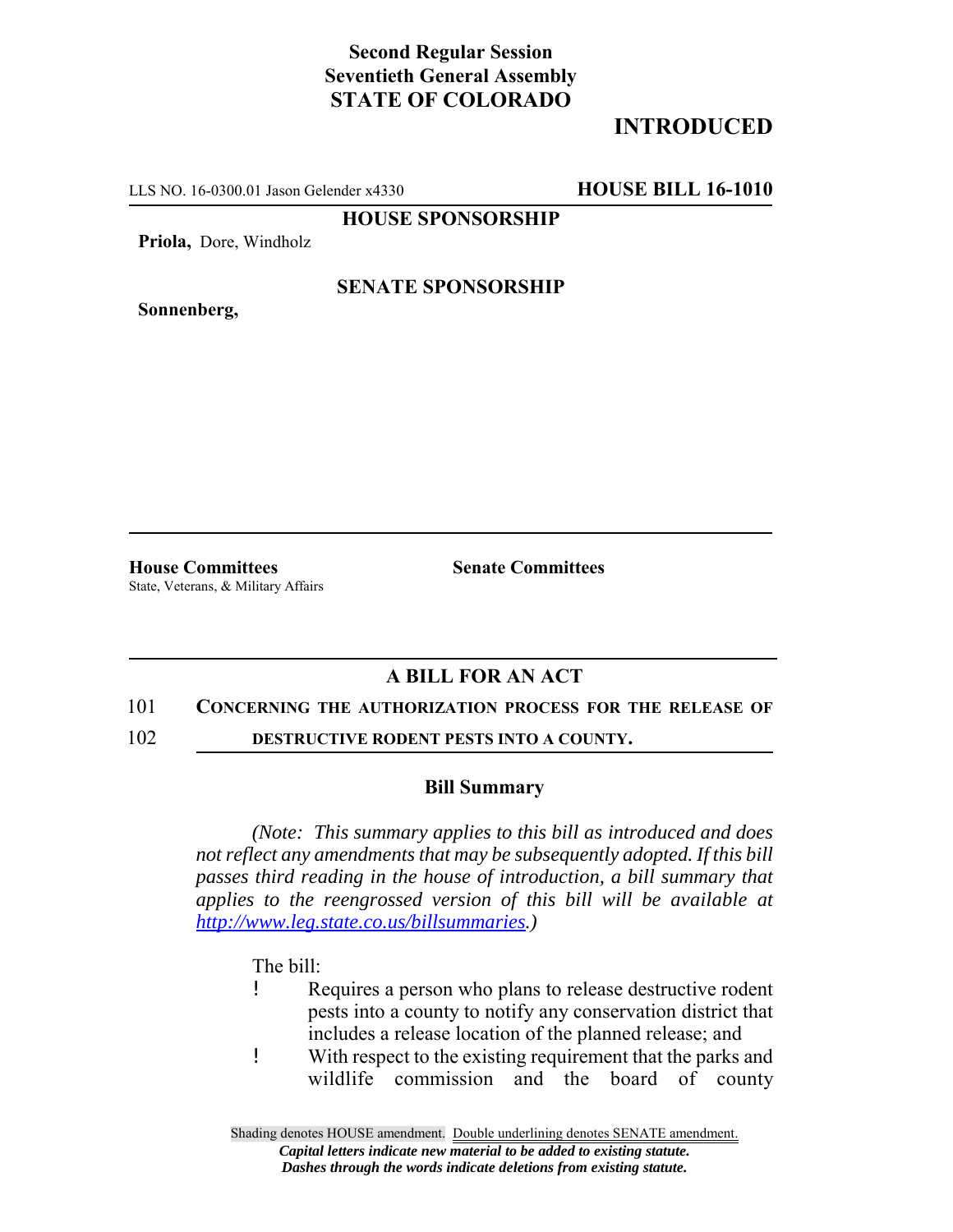commissioners approve the release of destructive rodent pests into a county, repeals the existing exception for a release that occurs in the same county in which the pests were originally captured.

 *Be it enacted by the General Assembly of the State of Colorado:* **SECTION 1.** In Colorado Revised Statutes, 35-7-203, **amend** (1) introductory portion; and **repeal** (1) (d) as follows: **35-7-203. Release of destructive rodent pests - definitions.** (1) No person shall release destructive rodent pests into a county unless 6 the person complies with all requirements for such THE release imposed 7 by the parks and wildlife commission, and obtains both the prior approval of the commission and the prior approval, by resolution duly adopted, of 9 the board of county commissioners of such THE county, AND NOTIFIES ANY CONSERVATION DISTRICT THAT INCLUDES A RELEASE LOCATION OF 11 THE RELEASE BEFORE IT OCCURS. A person need not obtain such prior approval before: (d) Releasing destructive rodent pests into the county in which such destructive rodent pests were originally taken into captivity. **SECTION 2. Act subject to petition - effective date.** This act takes effect at 12:01 a.m. on the day following the expiration of the ninety-day period after final adjournment of the general assembly (August 10, 2016, if adjournment sine die is on May 11, 2016); except that, if a

 referendum petition is filed pursuant to section 1 (3) of article V of the state constitution against this act or an item, section, or part of this act within such period, then the act, item, section, or part will not take effect unless approved by the people at the general election to be held in